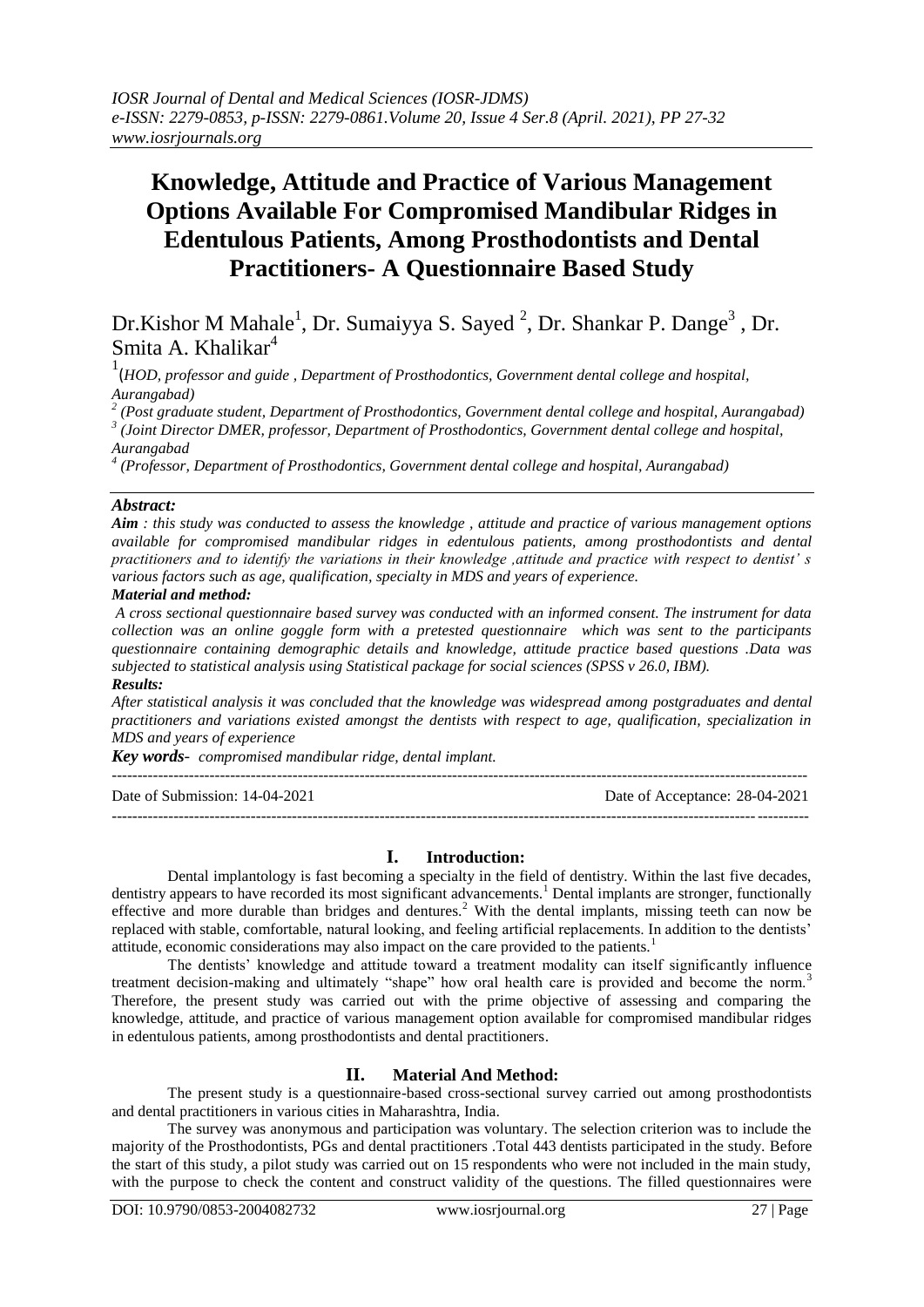discussed . The instrument for data collection was an online goggle form with a , pretested questionnaire which was sent to the participants. The purpose of the study was explained to the participants, and the procedure to fill up the responses was also explained .The questionnaires were written in simple English for easy understanding of the respondent.

Section A assessed the demography of the respondents-gender, age, academic post, years of experience etc. Section B included 14 questions which focused on knowledge-based questions regarding various management options for compromised mandibular ridges including various impression techniques and implants, attitude-based questions eliciting what do the dentists feel about removable as well as fixed i.e., implant therapy- and practice-based questions to judge whether dentists apply their knowledge into practice.

The majority of questions were closed ended (14 in number) where the respondents were expected to put a tick sign to the options they feel most relevant. Only one questions was open ended; the respondents were expected to write in detail.

#### **Statistical procedures:**

 Data obtained was compiled on a MS Office Excel Sheet (v 2019, Microsoft Redmond Campus, Redmond, Washington, United States).

Data was subjected to statistical analysis using Statistical package for social sciences (SPSS v 26.0, IBM).

 Descriptive statistics like frequencies and percentage for categorical data, Mean & SD for numerical data has been depicted.

 $\checkmark$  Comparison of frequencies of categories of variables with groups was done using chi square test.

For all the statistical tests, p<0.05 was considered to be statistically significant, keeping  $\alpha$  error at 5% and  $\beta$ error at 20%, thus giving a power to the study as 80%.

 $*$  = statistically significant difference (p<0.05)

\*\* = statistically highly significant difference  $(p<0.01)$ 

# **III. Results:**

I. Assessment of Knowledge, attitude and practice of various management option available for compromised mandibular ridges in edentulous patients, among prosthodontists and dental practitioners based on age:

Dentists of the age group of 20-30 were aware of management options for complete edentulous patients with resorbed mandibular ridges also they thought resorbed mandibular ridge compromises stability of denture.

Dentists among all ages (20-30 being highest) feel that about 4 implants are sufficient to get an acceptable prosthesis followed by 2 implants also they confessed that their patients with compromised mandibular ridges face both problems i.e. movement of denture during chewing and Ill fitting denture.

Highest number of dentists among age group 20-30 and 31-40 claimed that they make use of McCord & Tyson's admixed technique( Impression compound & green stick in the ratio of 3:7) followed by conventional technique (ZOE wash impression & border molding with green stick whereas, dentists among age group more than 40 make use of conventional technique only.

Maximum Dentists among all age group accepted that implant retained prosthesis (removable/fixed) is the best line of treatment for management of compromised mandibular ridges and they educate their patients regarding implant retained prosthesis

|                                                                                            |                             | 20to30 | 31to40 | Morethan40 | Total |
|--------------------------------------------------------------------------------------------|-----------------------------|--------|--------|------------|-------|
| Are you aware of management options for                                                    | No                          | 15     | 6      | 3          | 24    |
| complete edentulous patients with resorbed<br>mandibular ridges?                           | Yes                         | 347    | 63     | 9          | 419   |
| Total                                                                                      |                             | 362    | 69     | 12         | 443   |
|                                                                                            |                             |        | Age    |            |       |
|                                                                                            |                             | 20to30 | 31to40 | Morethan40 | Total |
| If you plan conventional prosthesis, which                                                 | All green technique         | 27     | 9      | 3          | 39    |
| impression technique do you use for making<br>impression of compromised mandibular ridges? | Closed mouth<br>technique   | 18     | 6      | $\Omega$   | 24    |
|                                                                                            | conventional<br>technique   | 129    | 15     | 6          | 150   |
|                                                                                            | McCord &<br>Tyson's admixed | 188    | 39     | 3          | 230   |
| Total                                                                                      | technique                   | 362    | 69     | 12         | 443   |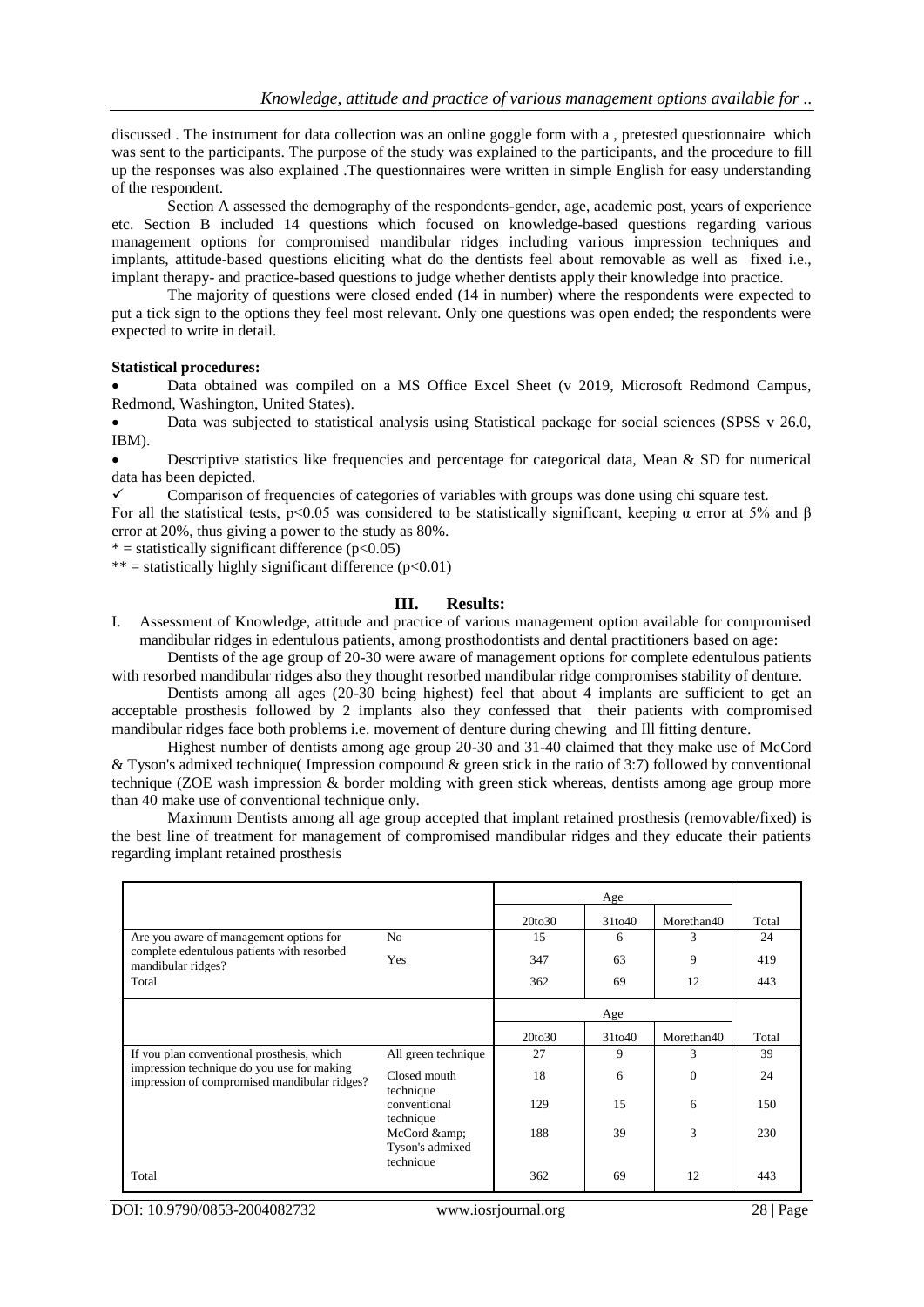|  |  |  | Knowledge, attitude and practice of various management options available for |  |
|--|--|--|------------------------------------------------------------------------------|--|

|                                                                                |     | 20to30 | 31to40 | Morethan40 | Total |
|--------------------------------------------------------------------------------|-----|--------|--------|------------|-------|
| Is implant retained prosthesis (removable/fixed)                               | No. | 24     |        |            | 36    |
| the best line of treatment for management of<br>compromised mandibular ridges? | Yes | 338    | 60     |            | 407   |
| Total                                                                          |     | 362    | 69     | 12         | 443   |

|                                                                                                                  |                                                                                                                                           | Oualification |                      |       |
|------------------------------------------------------------------------------------------------------------------|-------------------------------------------------------------------------------------------------------------------------------------------|---------------|----------------------|-------|
|                                                                                                                  |                                                                                                                                           | <b>BDS</b>    | <b>MDS</b>           | Total |
| If you plan conventional                                                                                         | All green technique                                                                                                                       | 9             | 30                   | 39    |
| prosthesis, which impression<br>technique do you use for making<br>impression of compromised                     | closed mouth functional<br>impression technique                                                                                           | 6             | 18                   | 24    |
| mandibular ridges?                                                                                               | conventional technique                                                                                                                    | 84            | 66                   | 150   |
|                                                                                                                  | McCord & Tyson's<br>admixed technique                                                                                                     | 63            | 167                  | 230   |
| Total                                                                                                            |                                                                                                                                           | 162           | 281                  | 443   |
|                                                                                                                  |                                                                                                                                           | Qualification |                      |       |
|                                                                                                                  |                                                                                                                                           | <b>BDS</b>    | <b>MDS</b>           | Total |
| Which treatment options do your<br>patients prefer? Why?                                                         | conventional prosthesis,<br>since cheaper option                                                                                          | 111           | 135                  | 246   |
|                                                                                                                  | implant retained prosthesis,<br>since fixed prosthesis & amp;<br>better results                                                           | 51            | 146                  | 197   |
| Total                                                                                                            |                                                                                                                                           | 162           | 281                  | 443   |
|                                                                                                                  |                                                                                                                                           |               | <b>Qualification</b> | Total |
|                                                                                                                  |                                                                                                                                           | <b>BDS</b>    | <b>MDS</b>           |       |
| Do you prefer conventional<br>prosthesis as treatment option over<br>implant retained prosthesis? If yes<br>why? | No, implant retained<br>prosthesis gives promising<br>results with better stability<br>& retention compared to<br>conventional prosthesis | 81            | 236                  | 317   |
|                                                                                                                  | Yes, takes less duration<br>& efforts                                                                                                     | 81            | 45                   | 126   |
| Total                                                                                                            |                                                                                                                                           | 162           | 281                  | 443   |

### II. Assessment of Knowledge, attitude and practice of various management option available for compromised mandibular ridges in edentulous patients, among prosthodontists and dental practitioners based on Qualification:

Maximum number of graduate dentists claimed that If they plan conventional prosthesis, then they make use of conventional technique (ZOE wash impression & border moulding with green stick)for making impression of compromised mandibular ridges whereas McCord & Tyson's admixed technique( Impression compound & amp; green stick in the ratio of 3:7) is used by maximum postgraduate dentists as per the results of this study.

|                   |                 | Speciality (for MDS Practitioners) |                |             |           |          |              |       |         |       |
|-------------------|-----------------|------------------------------------|----------------|-------------|-----------|----------|--------------|-------|---------|-------|
|                   |                 |                                    |                |             | Oral      |          |              |       |         |       |
|                   |                 | endo                               | <b>ODMR</b>    | <b>OMFS</b> | pathology | Orthodon | Pedo         | Perio | Prostho | Total |
| If you plan       | All green       | $\Omega$                           | $\Omega$       | $\Omega$    | 6         | $\Omega$ | 3            | 3     | 21      | 33    |
| conventional      | technique       |                                    |                |             |           |          |              |       |         |       |
| prosthesis, which | closed mouth    | 3                                  | $\overline{0}$ | $\theta$    | 3         | 3        | $\theta$     | 0     | 9       | 18    |
| impression        | functional tech |                                    |                |             |           |          |              |       |         |       |
| technique do you  | conventional    | 12                                 | $\mathbf{0}$   | 12          | 12        | 9        | $\mathbf{0}$ | 9     | 15      | 69    |
| use for making    | technique       |                                    |                |             |           |          |              |       |         |       |
| impression of     | McCord &        | 15                                 | 9              | 6           | 9         | 15       | 3            | 12    | 92      | 161   |
| compromised       | Tyson's admixed |                                    |                |             |           |          |              |       |         |       |
| mandibular        | technique       |                                    |                |             |           |          |              |       |         |       |
| ridges?           |                 |                                    |                |             |           |          |              |       |         |       |
| Total             |                 | 30                                 | 9              | 18          | 30        | 27       | 6            | 24    | 137     | 281   |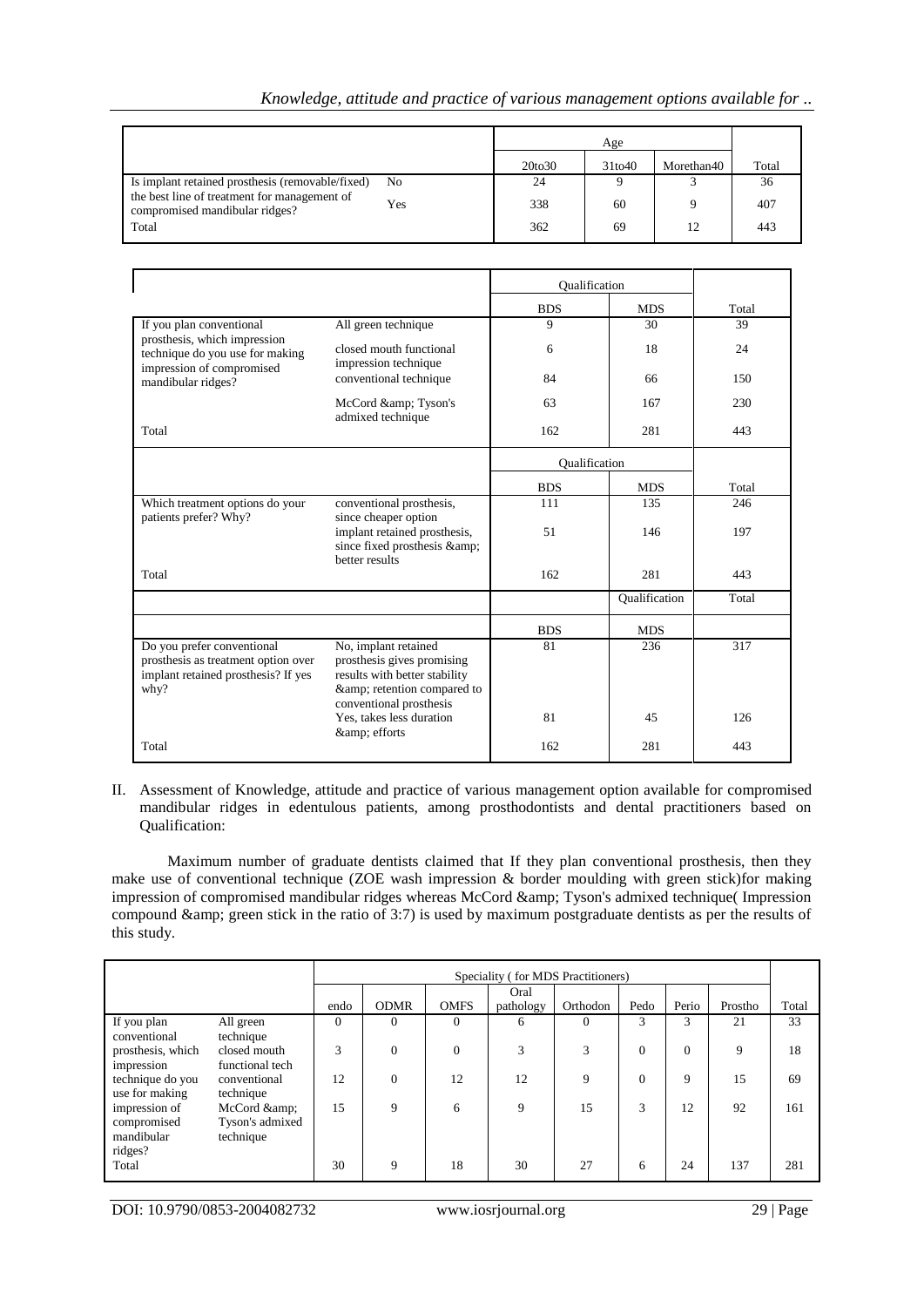Maximum graduate dentists claimed that their patients prefer conventional prosthesis whereas maximum postgraduate dentists claimed that their patients prefer implant retained prosthesis.

Maximum postgraduate dentists confessed that they prefer implant retained prosthesis whereas half of the graduate dentists confessed that they prefer implant retained prosthesis , and half of them prefer conventional prosthesis.



III. Assessment of Knowledge, attitude and practice of various management option available for compromised mandibular ridges in edentulous patients, among prosthodontists and dental practitioners based on specialty in MDS:

Highest number of prosthodontists claimed that they prefer McCord & Tyson's admixed technique for making impression in resorbed edentulous mandibular ridges whereas dentists from other specialties claimed that they use conventional technique (ZOE wash impression & amp; border molding with green stick).

Dentists from all the specialties claimed that they prefer implant retained prosthesis over conventional one also they are aware of different retention systems for implant retained prosthesis available in the market and they educate their patients regarding this.

|                                                                                                                              |                                                                                                                                                   |      | Mention Speciality (for MDS Practitioners) |                |       |       |      |       |         |       |
|------------------------------------------------------------------------------------------------------------------------------|---------------------------------------------------------------------------------------------------------------------------------------------------|------|--------------------------------------------|----------------|-------|-------|------|-------|---------|-------|
|                                                                                                                              |                                                                                                                                                   | endo | <b>ODMR</b>                                | <b>OMFS</b>    | Opath | Ortho | Pedo | Perio | Prostho | Total |
| Do you prefer<br>conventional<br>prosthesis as<br>treatment option<br>over implant<br>retained<br>prosthesis? If yes<br>why? | No, implant retained<br>prosthesis gives<br>promising results<br>with better stability<br>& retention<br>compard to<br>conventional<br>prosthesis | 27   | 3                                          | 18             | 21    | 24    | 3    | 18    | 122     | 236   |
|                                                                                                                              | Yes, takes less<br>duration & amp;<br>efforts                                                                                                     | 3    | 6                                          | $\overline{0}$ | 9     | 3     | 3    | 6     | 15      | 45    |
| Total                                                                                                                        |                                                                                                                                                   | 30   | 9                                          | 18             | 30    | 27    | 6    | 24    | 137     | 281   |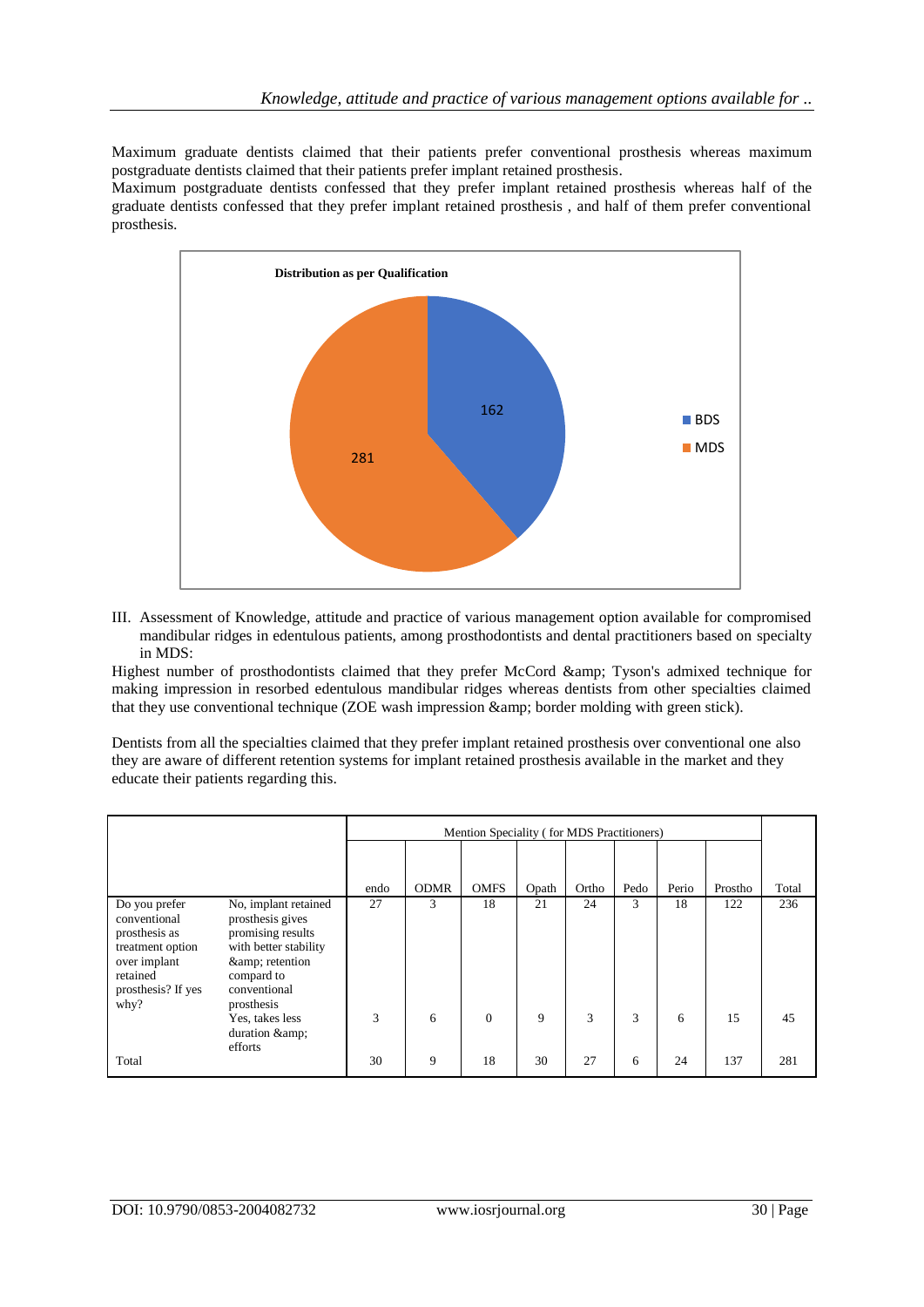

IV. Assessment of Knowledge, attitude and practice of various management option available for compromised mandibular ridges in edentulous patients, among prosthodontists and dental practitioners based on years of experience:

Dentists with minimum to maximum years of experience , all claimed that they prefer implant retained prosthesis for compromised mandibular edentulous ridges also their patients insist for implant retained prosthesis for compromised mandibular edentulous ridges.

|                                                                                                                     |                                                                                                                                             | Years of experience |       |             |       |
|---------------------------------------------------------------------------------------------------------------------|---------------------------------------------------------------------------------------------------------------------------------------------|---------------------|-------|-------------|-------|
|                                                                                                                     |                                                                                                                                             | 2 <sub>to5</sub>    | 6t010 | Morethan 10 | Total |
| Do you prefer<br>conventional prosthesis<br>as treatment option over<br>implant retained<br>prosthesis? If yes why? | No, implant retained prosthesis<br>gives promising results with better<br>stability & amp; retention compared<br>to conventional prosthesis | 197                 | 81    | 33          | 311   |
|                                                                                                                     | Yes, takes less duration & amp;<br>efforts                                                                                                  | 75                  | 48    | 9           | 132   |
| Total                                                                                                               |                                                                                                                                             | 272                 | 129   | 42          | 443   |

# **IV. Discussion:**

The absence of natural teeth is a health problem which not only results in compromised function but it also has a great impact on esthetics and psychological well-being of a patient.<sup>1</sup>In edentulous patients, severe residual ridge resorption especially mandibular ridge poses clinical challenge in the fabrication of successful prosthesis .so, it takes some different techniques or different treatment options to manage this kind of clinical condition. Several options in techniques involved in conventional removable prosthesis have been described, and so are newly evolved removable or fixed implant retained prosthesis. Dental surgeons are known to play a critical role as health-care educators and also in defining the type of treatments that obtain in their clinics.<sup>2</sup>

In the present study, it was noticed that dentists among all age groups (especially 20-30 years) were aware of management options for complete edentulous patients with resorbed mandibular ridges also they thought resorbed mandibular ridge compromises stability of denture.

Highest number of dentists among age group 20-30 and 31-40 claimed that they make use of McCord & Tyson's admixed technique( Impression compound & green stick in the ratio of 3:7) followed by conventional technique (ZOE wash impression & border molding with green stick whereas, dentists among age group more than 40 choose conventional technique only. But it was also noticed that maximum of all accept however that